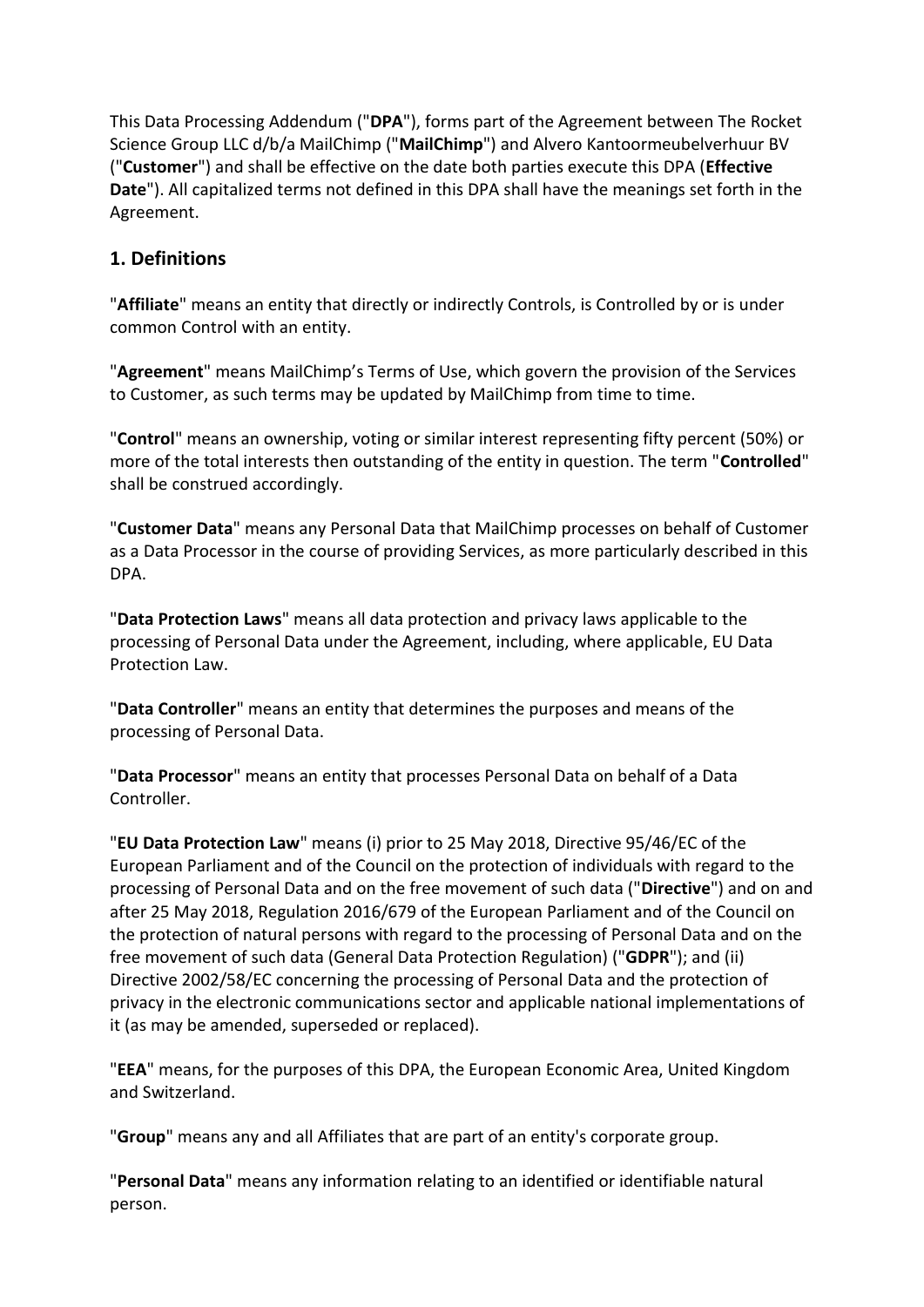"**Privacy Shield**" means the EU-U.S. Privacy Shield and Swiss-U.S. Privacy Shield Framework self-certification program operated by the U.S. Department of Commerce and approved by the European Commission pursuant to Decision C(2016)4176 of 12 July 2016 and by the Swiss Federal Council on January 11, 2017 respectively.

"**Privacy Shield Principles**" means the Privacy Shield Principles (as supplemented by the Supplemental Principles) contained in Annex II to the European Commission Decision C(2016)4176 of 12 July 2016 (as may be amended, superseded or replaced).

"**Processing**" has the meaning given to it in the GDPR and "**process**", "**processes**" and "**processed**" shall be interpreted accordingly.

"**Security Incident**" means any unauthorized or unlawful breach of security that leads to the accidental or unlawful destruction, loss, alteration, unauthorized disclosure of or access to Customer Data.

"**Services**" means any product or service provided by MailChimp to Customer pursuant to the Agreement.

"**Sub-processor**" means any Data Processor engaged by MailChimp or its Affiliates to assist in fulfilling its obligations with respect to providing the Services pursuant to the Agreement or this DPA. Sub-processors may include third parties or members of the MailChimp Group.

#### **2. Relationship with the Agreement**

2.1 The parties agree that DPA shall replace any existing DPA the parties may have previously entered into in connection with the Services.

2.2 Except for the changes made by this DPA, the Agreement remains unchanged and in full force and effect. If there is any conflict between this DPA and the Agreement, this DPA shall prevail to the extent of that conflict.

2.3 Any claims brought under or in connection with this DPA shall be subject to the terms and conditions, including but not limited to, the exclusions and limitations set forth in the Agreement.

2.4 Any claims against MailChimp or its Affiliates under this DPA shall be brought solely against the entity that is a party to the Agreement. In no event shall any party limit its liability with respect to any individual's data protection rights under this DPA or otherwise. Customer further agrees that any regulatory penalties incurred by MailChimp in relation to the Customer Data that arise as a result of, or in connection with, Customer's failure to comply with its obligations under this DPA or any applicable Data Protection Laws shall count toward and reduce MailChimp's liability under the Agreement as if it were liability to the Customer under the Agreement.

2.5 No one other than a party to this DPA, its successors and permitted assignees shall have any right to enforce any of its terms.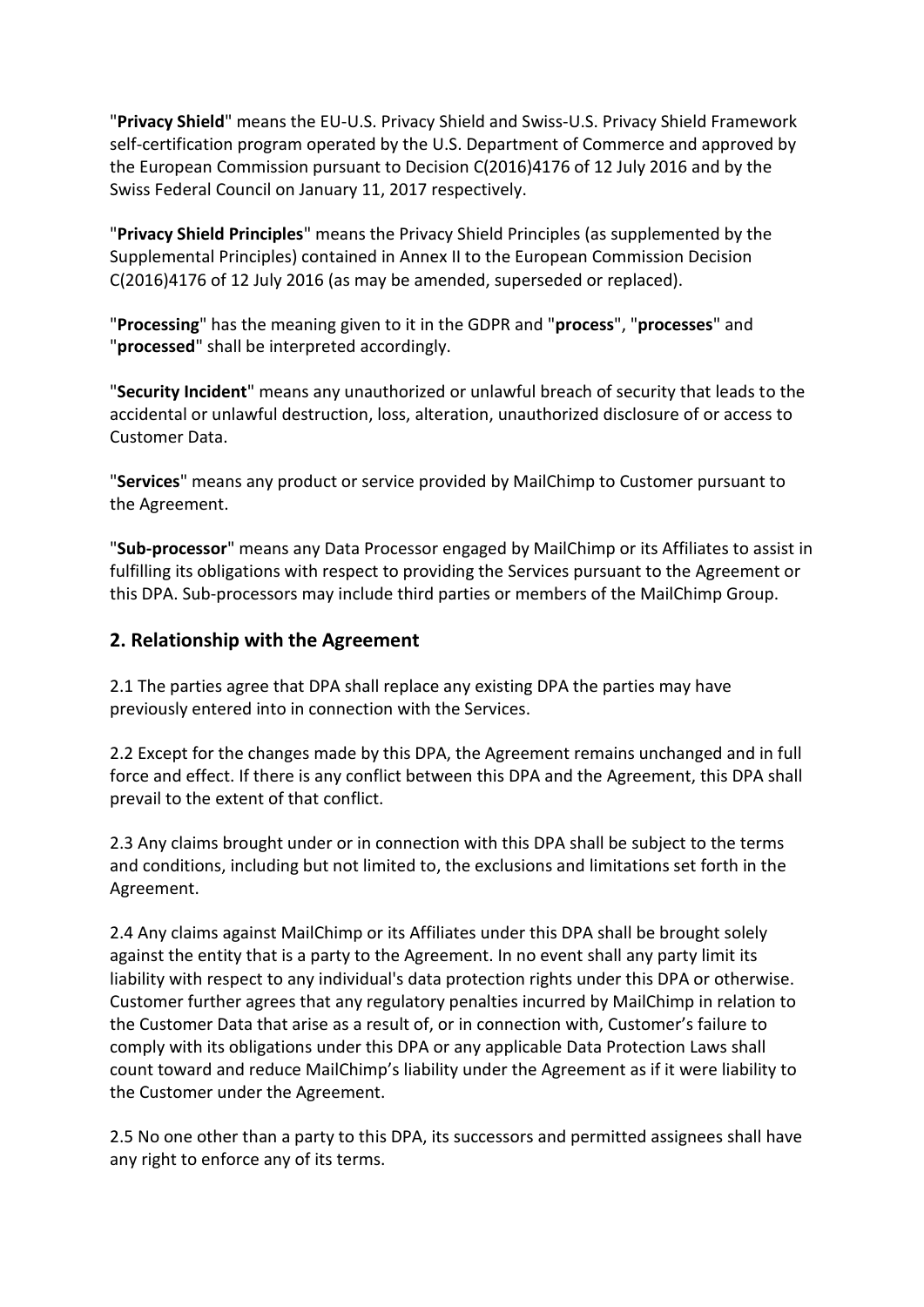2.6 This DPA shall be governed by and construed in accordance with governing law and jurisdiction provisions in the Agreement, unless required otherwise by applicable Data Protection Laws.

## **3. Scope and Applicability of this DPA**

3.1 This DPA applies where and only to the extent that MailChimp processes Customer Data that originates from the EEA and/or that is otherwise subject to EU Data Protection Law on behalf of Customer as Data Processor in the course of providing Services pursuant to the Agreement.

3.2 Part A (being Section 4 – 8 (inclusive) of this DPA, as well as Annexes A and B of this DPA) shall apply to the processing of Customer Data within the scope of this DPA from the Effective Date.

3.3 Part B (being Sections 9-12 (inclusive) of this DPA) shall apply to the processing of Customer Data within the scope of the DPA from and including 25th May 2018. For the avoidance of doubt, Part B shall apply in addition to, and not in substitution for, the terms in Part A.

# **Part A: General Data Protection Obligations**

## **4. Roles and Scope of Processing**

4.1 **Role of the Parties**. As between MailChimp and Customer, Customer is the Data Controller of Customer Data, and MailChimp shall process Customer Data only as a Data Processor acting on behalf of Customer.

4.2. **Customer Processing of Customer Data**. Customer agrees that (i) it shall comply with its obligations as a Data Controller under Data Protection Laws in respect of its processing of Customer Data and any processing instructions it issues to MailChimp; and (ii) it has provided notice and obtained (or shall obtain) all consents and rights necessary under Data Protection Laws for MailChimp to process Customer Data and provide the Services pursuant to the Agreement and this DPA.

4.3 **MailChimp Processing of Customer Data**. MailChimp shall process Customer Data only for the purposes described in this DPA and only in accordance with Customer's documented lawful instructions. The parties agree that this DPA and the Agreement set out the Customer's complete and final instructions to MailChimp in relation to the processing of Customer Data and processing outside the scope of these instructions (if any) shall require prior written agreement between Customer and MailChimp.

#### 4.4 **Details of Data Processing**

(a) Subject matter: The subject matter of the data processing under this DPA is the Customer Data.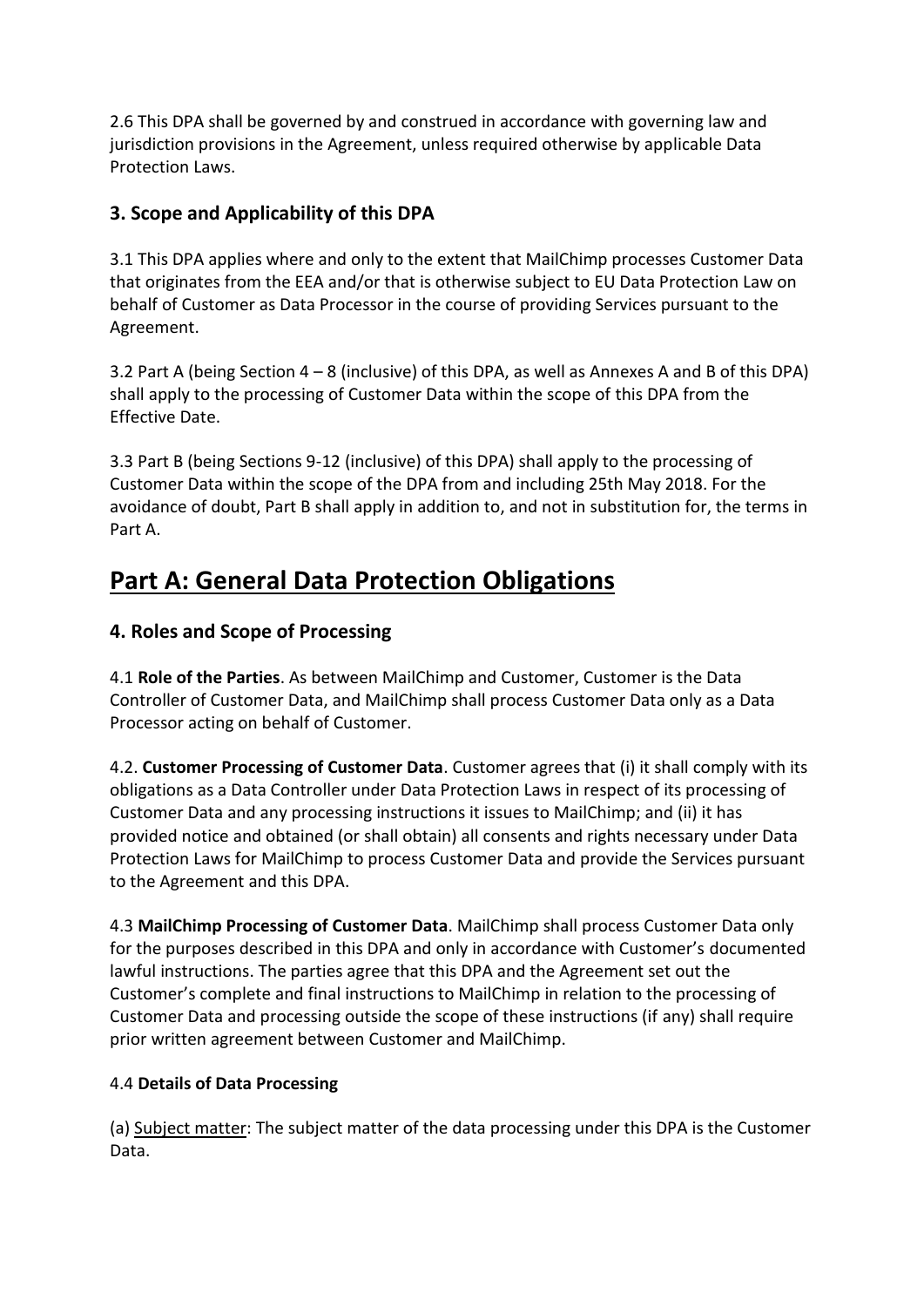(b) Duration: As between MailChimp and Customer, the duration of the data processing under this DPA is until the termination of the Agreement in accordance with its terms.

(c) Purpose: The purpose of the data processing under this DPA is the provision of the Services to the Customer and the performance of MailChimp's obligations under the Agreement (including this DPA) or as otherwise agreed by the parties.

(d) Nature of the processing: MailChimp provides an email service, automation and marketing platform and other related services, as described in the Agreement.

(e) Categories of data subjects: Any individual accessing and/or using the Services through the Customer's account ("**Users**"); and any individual: (i) whose email address is included in the Customer's Distribution List; (ii) whose information is stored on or collected via the Services, or (iii) to whom Users send emails or otherwise engage or communicate with via the Services (collectively, "**Subscribers**").

(f) Types of Customer Data:

- (i) Customer and Users: identification and contact data (name, address, title, contact details, username); financial information (credit card details, account details, payment information); employment details (employer, job title, geographic location, area of responsibility);
- (ii) Subscribers: identification and contact data (name, date of birth, gender, general, occupation or other demographic information, address, title, contact details, including email address), personal interests or preferences (including purchase history, marketing preferences and publically available social media profile information); IT information (IP addresses, usage data, cookies data, online navigation data, location data, browser data); financial information (credit card details, account details, payment information).

4.5 Notwithstanding anything to the contrary in the Agreement (including this DPA), Customer acknowledges that MailChimp shall have a right to use and disclose data relating to the operation, support and/or use of the Services for its legitimate business purposes, such as billing, account management, technical support, product development and sales and marketing. To the extent any such data is considered Personal Data under Data Protection Laws, MailChimp is the Data Controller of such data and accordingly shall process such data in accordance with the [MailChimp Privacy Policy](https://mailchimp.com/legal/privacy/) and Data Protection Laws.

4.6 **Tracking Technologies**. Customer acknowledges that in connection with the performance of the Services, MailChimp employs the use of cookies, unique identifiers, web beacons and similar tracking technologies ("**Tracking Technologies**"). Customer shall maintain appropriate notice, consent, opt-in and opt-out mechanisms as are required by Data Protection Laws to enable MailChimp to deploy Tracking Technologies lawfully on, and collect data from, the devices of Subscribers (defined below) in accordance with and as described in the [MailChimp Cookie Statement.](https://mailchimp.com/legal/cookies/)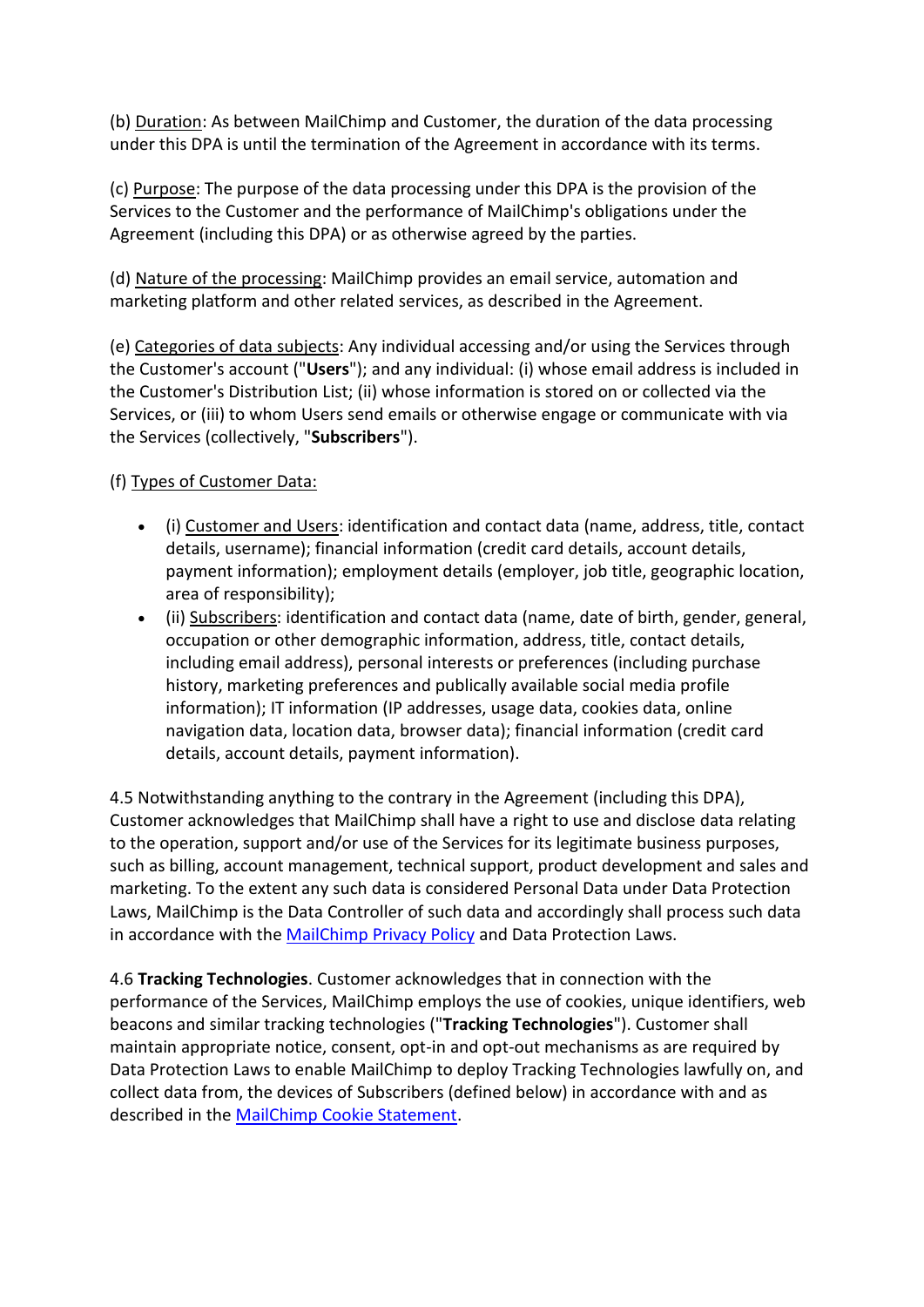## **5. Subprocessing**

5.1 **Authorized Sub-processors**. Customer agrees that MailChimp may engage Subprocessors to process Customer Data on Customer's behalf. The Sub-processors currently engaged by MailChimp and authorized by Customer are listed in **Annex A**.

5.2 **Sub-processor Obligations**. MailChimp shall: (i) enter into a written agreement with the Sub-processor imposing data protection terms that require the Sub-processor to protect the Customer Data to the standard required by Data Protection Laws; and (ii) remain responsible for its compliance with the obligations of this DPA and for any acts or omissions of the Subprocessor that cause MailChimp to breach any of its obligations under this DPA.

## **6. Security**

6.1 **Security Measures**. MailChimp shall implement and maintain appropriate technical and organizational security measures to protect Customer Data from Security Incidents and to preserve the security and confidentiality of the Customer Data, in accordance with MailChimp's security standards described in **Annex B** ("**Security Measures**").

6.2 **Updates to Security Measures**. Customer is responsible for reviewing the information made available by MailChimp relating to data security and making an independent determination as to whether the Services meet Customer's requirements and legal obligations under Data Protection Laws. Customer acknowledges that the Security Measures are subject to technical progress and development and that MailChimp may update or modify the Security Measures from time to time provided that such updates and modifications do not result in the degradation of the overall security of the Services purchased by the Customer.

6.3 **Customer Responsibilities**. Notwithstanding the above, Customer agrees that except as provided by this DPA, Customer is responsible for its secure use of the Services, including securing its account authentication credentials, protecting the security of Customer Data when in transit to and from the Services and taking any appropriate steps to securely encrypt or backup any Customer Data uploaded to the Services.

## **7. Security Reports and Audits**

7.1 Customer acknowledges that MailChimp is regularly audited against SSAE 16 and PCI standards by independent third party auditors and internal auditors, respectively. Upon request, MailChimp shall supply (on a confidential basis) a summary copy of its audit report(s) ("**Report**") to Customer, so that Customer can verify MailChimp's compliance with the audit standards against which it has been assessed, and this DPA.

7.2 MailChimp shall also provide written responses (on a confidential basis) to all reasonable requests for information made by Customer, including responses to information security and audit questionnaires that are necessary to confirm MailChimp's compliance with this DPA, provided that Customer shall not exercise this right more than once per year.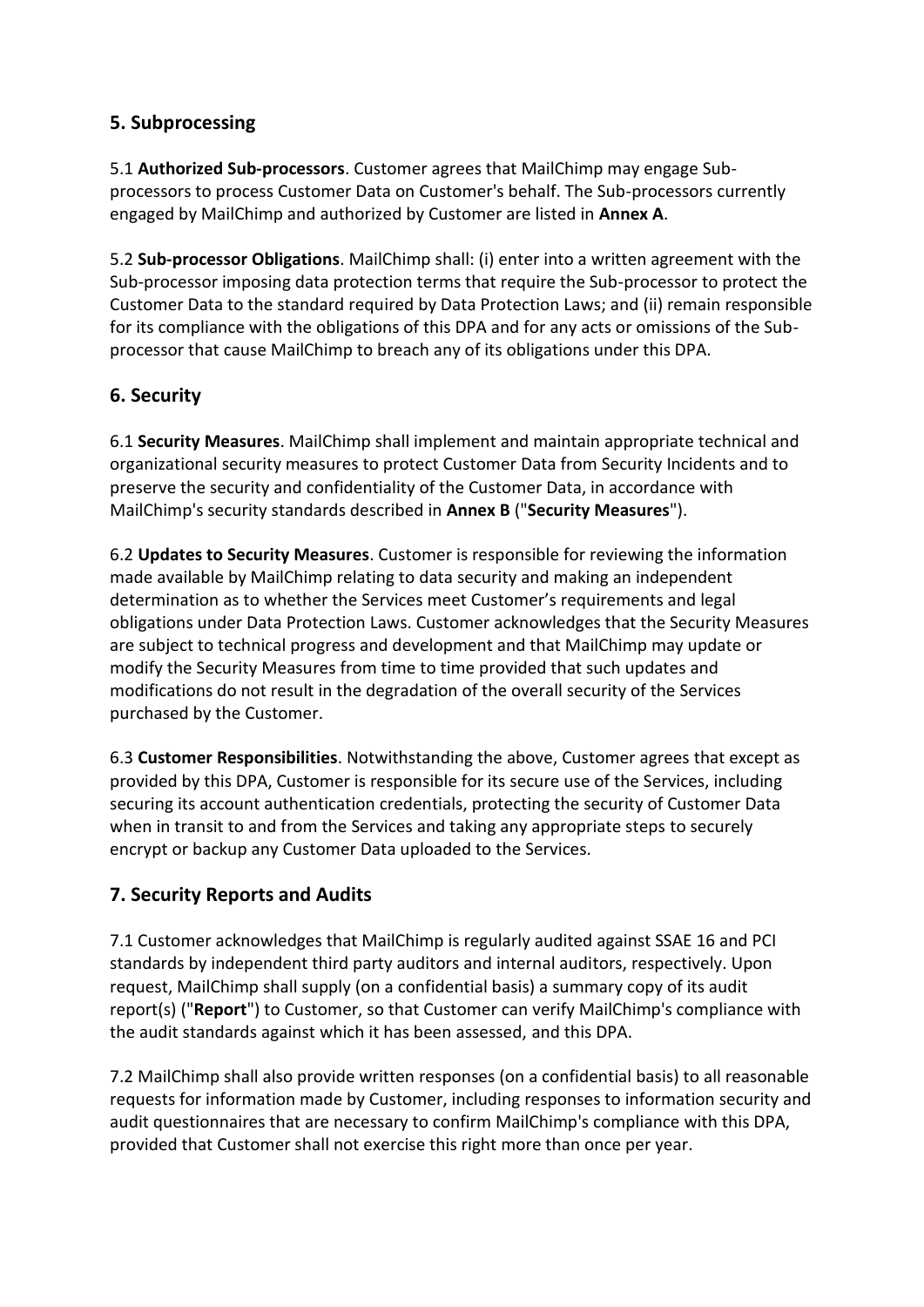## **8. International Transfers**

8.1 **Data center locations**. MailChimp may transfer and process Customer Data anywhere in the world where MailChimp, its Affiliates or its Sub-processors maintain data processing operations. MailChimp shall at all times provide an adequate level of protection for the Customer Data processed, in accordance with the requirements of Data Protection Laws.

8.2 **Privacy Shield**. To the extent that MailChimp processes any Customer Data protected by EU Data Protection Law under the Agreement and/or that originates from the EEA, in a country that has not been designated by the European Commission or Swiss Federal Data Protection Authority (as applicable) as providing an adequate level of protection for Personal Data, the parties acknowledge that MailChimp shall be deemed to provide adequate protection (within the meaning of EU Data Protection Law) for any such Customer Data by virtue of having self-certified its compliance with Privacy Shield. MailChimp agrees to protect such Personal Data in accordance with the requirements of the Privacy Shield Principles. If MailChimp is unable to comply with this requirement, MailChimp shall inform Customer.

8.3 **Alternative Transfer Mechanism**. The parties agree that the data export solution identified in Section 8.2 shall not apply if and to the extent that MailChimp adopts an alternative data export solution for the lawful transfer of Personal Data (as recognized under EU Data Protection Laws) outside of the EEA ("**Alternative Transfer Mechanism**"), in which event, the Alternative Transfer Mechanism shall apply instead (but only to the extent such Alternative Transfer Mechanism extends to the territories to which Personal Data is transferred).

# **Part B: GDPR Obligations from 25 May 2018**

# **9. Additional Security**

9.1 **Confidentiality of processing**. MailChimp shall ensure that any person who is authorized by MailChimp to process Customer Data (including its staff, agents and subcontractors) shall be under an appropriate obligation of confidentiality (whether a contractual or statutory duty).

9.2 **Security Incident Response**. Upon becoming aware of a Security Incident, MailChimp shall notify Customer without undue delay and shall provide timely information relating to the Security Incident as it becomes known or as is reasonably requested by Customer.

## **10. Changes to Sub-processors**

10.1 MailChimp shall (i) provide an up-to-date list of the Sub-processors it has appointed upon written request from Customer; and (ii) notify Customer (for which email shall suffice) if it adds or removes Sub-processors at least 10 days prior to any such changes.

10.2 Customer may object in writing to MailChimp's appointment of a new Sub-processor within five (5) calendar days of such notice, provided that such objection is based on reasonable grounds relating to data protection. In such event, the parties shall discuss such concerns in good faith with a view to achieving resolution. If this is not possible, Customer